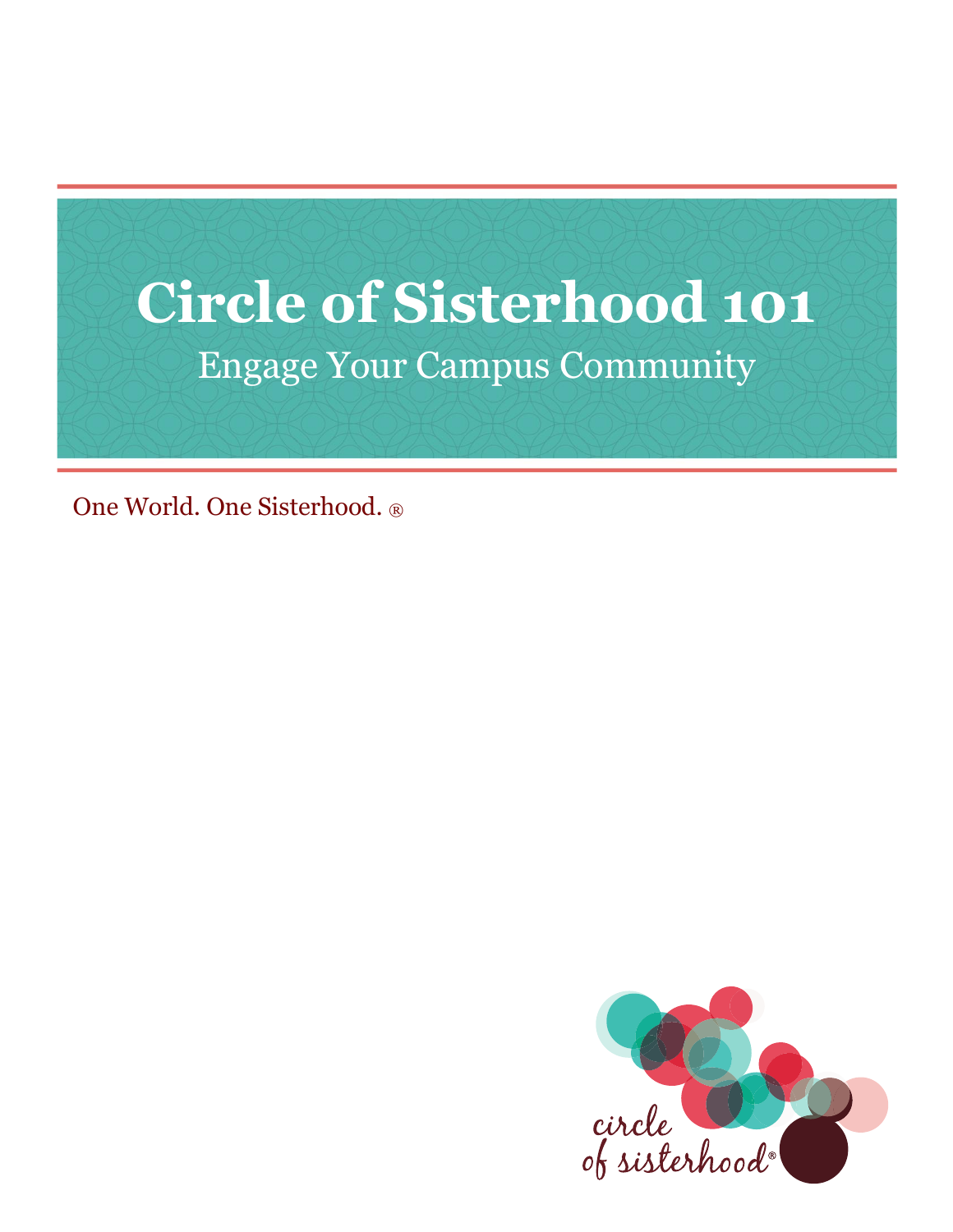Campus communities who partner with Circle of Sisterhood (CofS) have expressed a deeper commitment to women's empowerment, stronger relationships within their sorority community, and increased engagement among emerging leaders. Collaborative efforts across councils and increased campus community involvement are also some of the benefits you will experience through your work with CofS. Here are some suggestions to increase engagement among:

# **New members -**

- Share information about CofS early on and explain the reasons why your sorority community has chosen CofS as a philanthropic partner. Create a statement that tells others why it is important to provide educational opportunities to girls and women around the world. Consider the following statement: *The sorority community is one of the largest, identifiable bodies of college educated women in the world. And our community holds a significant amount of influence. As one community of educated women, we can use our influence to help our campus and alumnae communities as well as those around us to understand the global issues affecting women and the critical need to help girls achieve education around the world. When not even 7% of the world earns a college degree and 70% of out-of-school youth are girls, we have much work to do. As educated women, we have a responsibility to help girls go to school.*
- During philanthropy rounds of recruitment, introduce CofS to PNMs with this [video.](https://www.youtube.com/watch?v=NQMasYJo13U)
- Recruitment counselors need to feel confident in their abilities to answer questions about CofS. Include information about CofS and your sorority community's impact in preparation for recruitment.

## **Current members -**

- Before executive board members are sworn in, present information about the partnership your sorority community has established with CofS. Whether this information is shared through documents or during a retreat, some items that should be included are:
	- o Contact information for your Campus Relationship Manager (CRM)
	- o Background/history of partnership with CofS
	- o Accomplishments achieved during term & goals to consider for the future
- When executive board members transition out of their role, ask them to reflect on their CofS experience and use their responses to identify areas that need more support. CRMs would be happy to work with you to develop your partnership!
- Incorporate CofS into areas of your sorority community that would benefit from new leadership opportunities such as an emerging leaders' program or Junior Panhellenic.